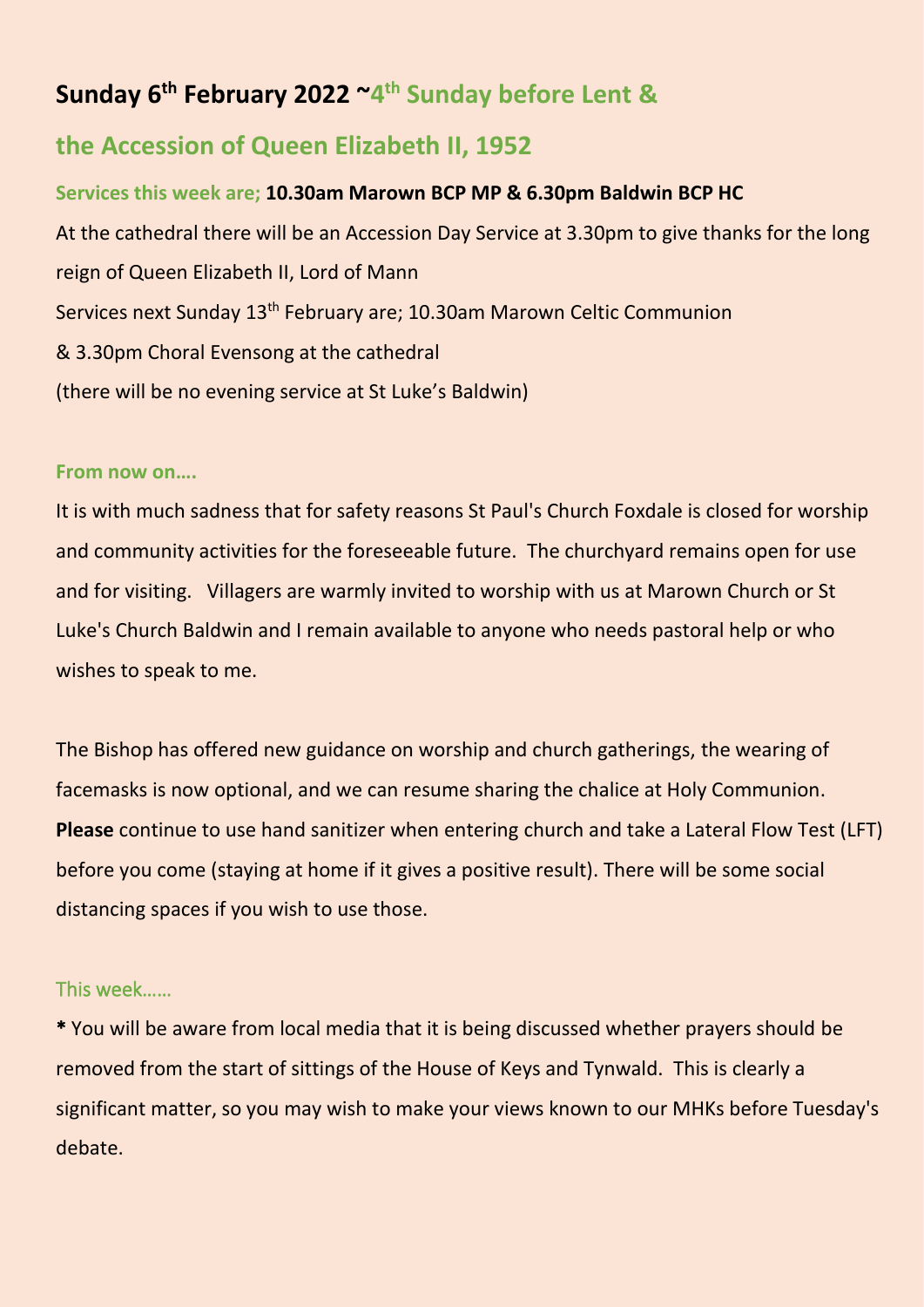\*The Parents Prayer Group have begun meeting again Monday mornings in Marown Church Upper Room from 9.15-10.15am, anyone wishing to join them to pray for local families, children & our schools are most welcome.

\*Wednesday 9<sup>th</sup> February 2pm Marown Mothers Union meet in Marown Church.

\* Living in Love and Faith begins this week – it is a five-week listening and conversation course covering Christian teaching about relationships, gender, human sexuality and marriage. These will be held at St John's Mill 7-9pm on Tuesday evenings beginning on 8 February and running until 8 March. Course booklets will be provided, and no charges are involved. Tea & coffee will be available. All are invited to attend but please let Canon Janice know if you are coming so she can reserve you a place and course booklet.

\* The next Island Spirituality Network meeting will be held on Saturday 12<sup>th</sup> February at St John's Mill, 10.00am - 1.00pm.

 The theme will be "Spirituality and Creation" led by Graham & Jenny McAll. We shall explore together the physical world's own spirituality, how our spirituality relates to nature and how our view of the future affect's creation.

\*Monday 28<sup>th</sup> Feb 7.30pm the PCC meet again in Marown Church.

\*Fairtrade Fortnight 21st Feb – 6th March During this fortnight in Douglas the Fairtrade Group are planning a Train of Shops and Café's that use and sell Fairtrade products in the form of a Treasure Hunt. More details www.fairtrade.org.uk

Coming up…

\*considering Ministry? 'Step Forward' is an exploratory online conference on Saturday 5th March 1-4.30pm, focusing on Ordained Ministry for 18–30-year-olds. Contact Canon Janice for

more details.

\*Friday 4<sup>th</sup> March 2-4pm in the Cooil Chapel the annual World Day of Prayer will be held; all are invited to attend.

This week we pray for…

\*for the church community and villagers of Foxdale as their church is closed for repairs.